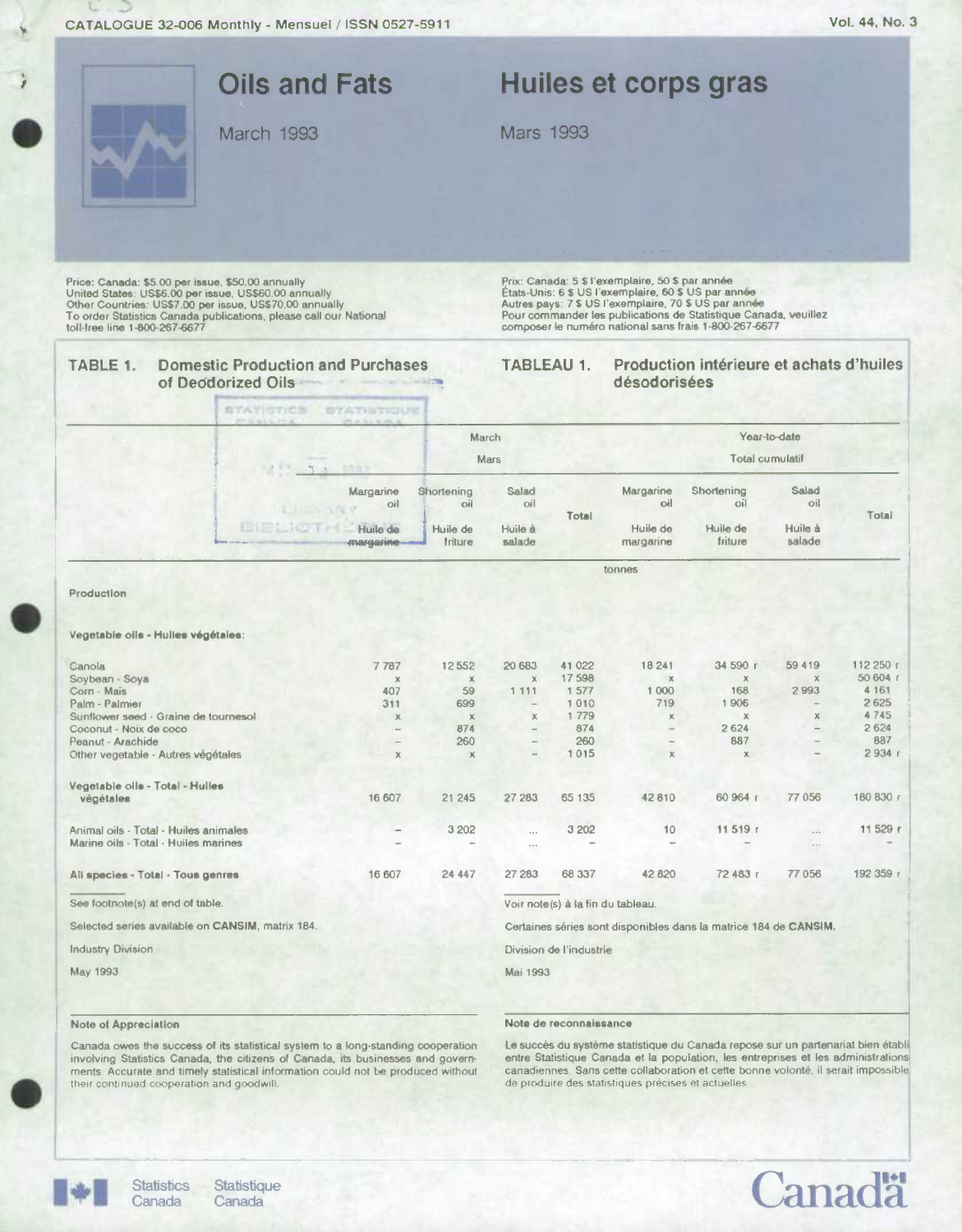#### TABLE 1. **Domestic Production and Purchases of** Deodorized Oils - Concluded

#### TABLEAU 1. Production intérieure et achats d'huiles désodorisées - fin

|                                                                                     | March<br><b>Mars</b>  |                     |                   |             |                       | Year-to-date<br>Total cumulatif |                      |              |  |
|-------------------------------------------------------------------------------------|-----------------------|---------------------|-------------------|-------------|-----------------------|---------------------------------|----------------------|--------------|--|
|                                                                                     |                       |                     |                   |             |                       |                                 |                      |              |  |
|                                                                                     | Margarine<br>oil      | Shortening<br>oil   | Salad<br>oil      | Total       | Margarine<br>oil      | Shortening<br>oil               | Salad<br>bil         |              |  |
|                                                                                     | Huile de<br>margarine | Huile de<br>friture | Huile à<br>salade |             | Huile de<br>margarine | Huile de<br>friture             | Huile à<br>salade    | Total        |  |
|                                                                                     |                       |                     |                   |             | tonnes                |                                 |                      |              |  |
| Purchases of Canadian deodorized<br>oils - Achats d'hulles désodorisées<br>canadien |                       |                     |                   |             |                       |                                 |                      |              |  |
| Vegetable oils - Huiles végétales:                                                  |                       |                     |                   |             |                       |                                 |                      |              |  |
| Canola                                                                              | 2068                  | 1672                | 4817              | 8557        | 5948                  | 4 103                           | 10820                | 20871        |  |
| Soybean - Soya                                                                      | x                     | 1 2 4 5             | $\mathbf x$       | 4 8 4 5     | $\mathbf x$           | ×                               | x                    | 11 500       |  |
| Corn - Mais                                                                         | $\mathbf x$           | $\sim$              | 580               | $\mathbf x$ | 176                   |                                 | ×                    | ×            |  |
| Palm - Palmier                                                                      | 10                    | $\equiv$            |                   | 10          | 27                    | ۰                               |                      | 27           |  |
| Other vegetable - Autres végétales                                                  | $\mathbf x$           | $\mathbb X$         | $\mathbf x$       | $\mathbf x$ | $\mathbb X$           | $\mathbf x$                     | x                    | $\mathbf{x}$ |  |
| Vegetable olls - Total - Hulles                                                     |                       |                     |                   |             |                       |                                 |                      |              |  |
| végétales                                                                           | 6 4 8 5               | ×                   | 6073              | $\mathbb X$ | x                     | ×                               | 12796                | Х            |  |
| Animal oils - Total - Huiles animales                                               |                       | ×                   | $\cdots$          | X.          | $\pmb{\times}$        | ×                               |                      | $\mathbb X$  |  |
| Marine oils - Total - Huiles marines                                                |                       |                     | $\sim$            |             |                       | -                               | $\cdots$<br>$\cdots$ |              |  |
| Ail species - Total - Tous genres                                                   | 6 4 8 5               | 3549                | 6073              | 16 107      | 16750                 | 9 3 0 2                         | 12796                | 38 848       |  |
|                                                                                     |                       |                     |                   |             |                       |                                 |                      |              |  |

revised figures.

nil or zero.

figures not appropriate or not applicable.

confidential, suppressed to meet the requirements of the Statistics Act.

nombres rectifiés.

r.

néant ou zéro.

n'ayant pas lieu de figurer.

x confidentiel, supprimé en vertu des dispositions de la Loi sur la statistique.

This survey is funded by the "Canadian Oilseed Processors Association".

#### **Survey Coverage**

This survey is a monthly mail-out survey with telephone follow-up. The universe is based on the latest Survey of Manufactures. The survey is intended to cover 100% of the production of deodorized oils. The coverage for "purchases of Canadian deodorized oils" shown in Table 1 is not 100% but represents only the purchases of the reporting establishments. The coverage for Tables 2, 3 and 4 is intended to be 100%.

Note: This report reflects the activity of respondent firms operating in 1993. The list of respondents is published annually in December.

· For further information, contact:

Peter Zylstra, Industry Division, Statistics Canada Ottawa, Ontario. K1A OT6 (613) 951-3511

Cette enquête est subventionnée par "Canadian Oilseed Processors Association".

#### **Champs d'observation**

Il s'agit d'une enquête postale mensuelle avec suivi téléphonique. L'univers est basé sur la derniere enquête annuelle des manufactures. L'enquête doit couvrir la totalité de la production des huiles désodorisées. Le champ d'observation pour "les achats d'huiles désodorisées canadiennes" qui apparaît au tableau 1 n'est pas à 100% car il ne représente que les établissements répondants. Le champ d'observation pour les tableaux 2, 3 et 4 devrait aussi être couvert en totalité.

Cette publication reflète l'activité des compagnies répondantes Nota: qui opèrent en 1993. La liste des répondants est publiée annuellement dans la publication de décembre.

Pour de plus amples renseignements, communiquer avec:

Peter Zvistra. Division de l'industrie. Statistique Canada Ottawa, Ontario. **K1A 0T6** (613) 951-3511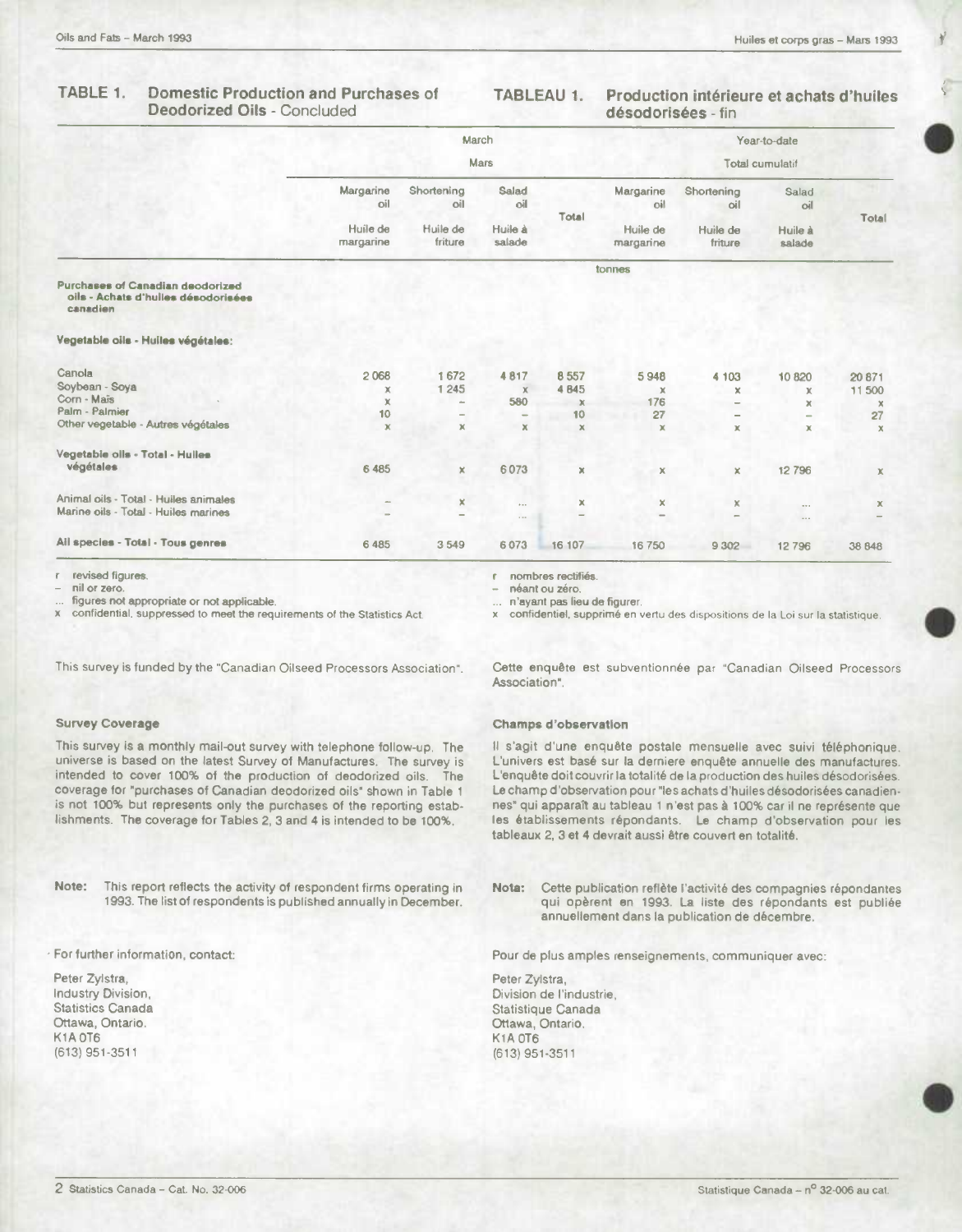## **Deodorized Oils in Bulk**

## **TABLE 2. Manufacturers' Sales and Stocks of TABLEAU 2. Ventes et stocks des fabricants d'huiles**

|                                                                                                |                       | March<br><b>Mars</b> |                   |                       | Year-to-date<br><b>Total cumulatif</b> |                   |  |
|------------------------------------------------------------------------------------------------|-----------------------|----------------------|-------------------|-----------------------|----------------------------------------|-------------------|--|
|                                                                                                | Margarine<br>oil      | Shortening<br>oil    | Salad<br>oil      | Margarine<br>oil      | Shortening<br>oil                      | Salad<br>oil      |  |
|                                                                                                | Huile de<br>margarine | Huile de<br>friture  | Huile à<br>salade | Huile de<br>margarine | Huile de<br>friture                    | Huile à<br>salade |  |
|                                                                                                | tonnes                |                      |                   |                       |                                        |                   |  |
| Sales - Ventes                                                                                 |                       |                      |                   |                       |                                        |                   |  |
| To packagers or bottlers <sup>1</sup> - Aux<br>empaqueteurs ou aux embouteilleurs <sup>1</sup> | 10 003                | 6 0 0 5              | 13765             | 25 103                | 18 086 г                               | 37 779            |  |
| To others - A d'autres                                                                         | 226                   | 11 673               | 9 3 25            | 226                   | 32 506                                 | 24 709            |  |
| Bulk sales Total - Ventes en vrac                                                              | 10 229                | 17678                | 23 090            | 25 3 29               | 50 592 r                               | 62 488            |  |
| Total stocks - Total des stocks                                                                | 804                   | 964                  | 1 238             | $+ + +$               | 1.17                                   | 0.000             |  |

 $\mathbb{F}$ 

figures not appropriate or not applicable. ... n'ayant pas lieu de figurer.

1 Not additive to packaged sales in table 3.<br>1 Non additif avec les ventes en paquets du tableau 3.<br>1 nombres rectifiés.<br>1 nombres rectifiés.

nombres rectifiés.<br>n'ayant pas lieu de figurer.

- néant ou zéro.

| TABLE 3. | Manufacturers' Sales and Stocks of<br>Margarine, Shortening and Salad Oil<br>in Packages |
|----------|------------------------------------------------------------------------------------------|
|          |                                                                                          |

**TABLEAU 3. Margarine, graisse preparée' et huile a salade, ventes et stocks des fabricants en paquets** 

|                                                         |           | March               |                                   |                 | Year-to-date                      |                                   |  |  |  |
|---------------------------------------------------------|-----------|---------------------|-----------------------------------|-----------------|-----------------------------------|-----------------------------------|--|--|--|
|                                                         |           | <b>Mars</b>         |                                   | Total cumulatif |                                   |                                   |  |  |  |
|                                                         |           | Shortening          | Salad<br>oil<br>Huile à<br>salade | Margarine       | Shortening<br>Graisse<br>préparée | Salad<br>oil<br>Huile à<br>salade |  |  |  |
|                                                         | Margarine | Graisse<br>préparée |                                   |                 |                                   |                                   |  |  |  |
|                                                         | tonnes    |                     |                                   |                 |                                   |                                   |  |  |  |
| Sales - Ventes                                          |           |                     |                                   |                 |                                   |                                   |  |  |  |
| Retail - Détail                                         | 11 3 21   | 1781                | 4 0 3 8                           | 31845           | 5719r                             | 10725                             |  |  |  |
| Commercial and industrial - Commercial<br>et industriel | 1636      | 8801                | 3831                              | 4542            | 23 798                            | 8540                              |  |  |  |
| Packaged Sales - Total - Ventes en paquets              | 12957     | 10 582              | 7869                              | 36 387          | 29 517 r                          | 19 265                            |  |  |  |
| Total stocks - Total des stocks                         | 11 189    | 6 0 5 4             | 5 3 3 8                           | $\cdots$        | 1.001                             | $1 + 1$                           |  |  |  |

Including baking and frying oils and fats.

revised figures. figures not appropriate or not applicable. a confidential, suppressed to meet the requirements of the Statisitcs Act.

Y compris les huiles at graisses de cuisson.

r nombres rectifiés.<br>... n'ayant pas lieu de figurer.

n'ayant pea lieu do figurer. x confidentiel, supprimé an vertu des dispositions do Ia Loi sur Ia statistique.